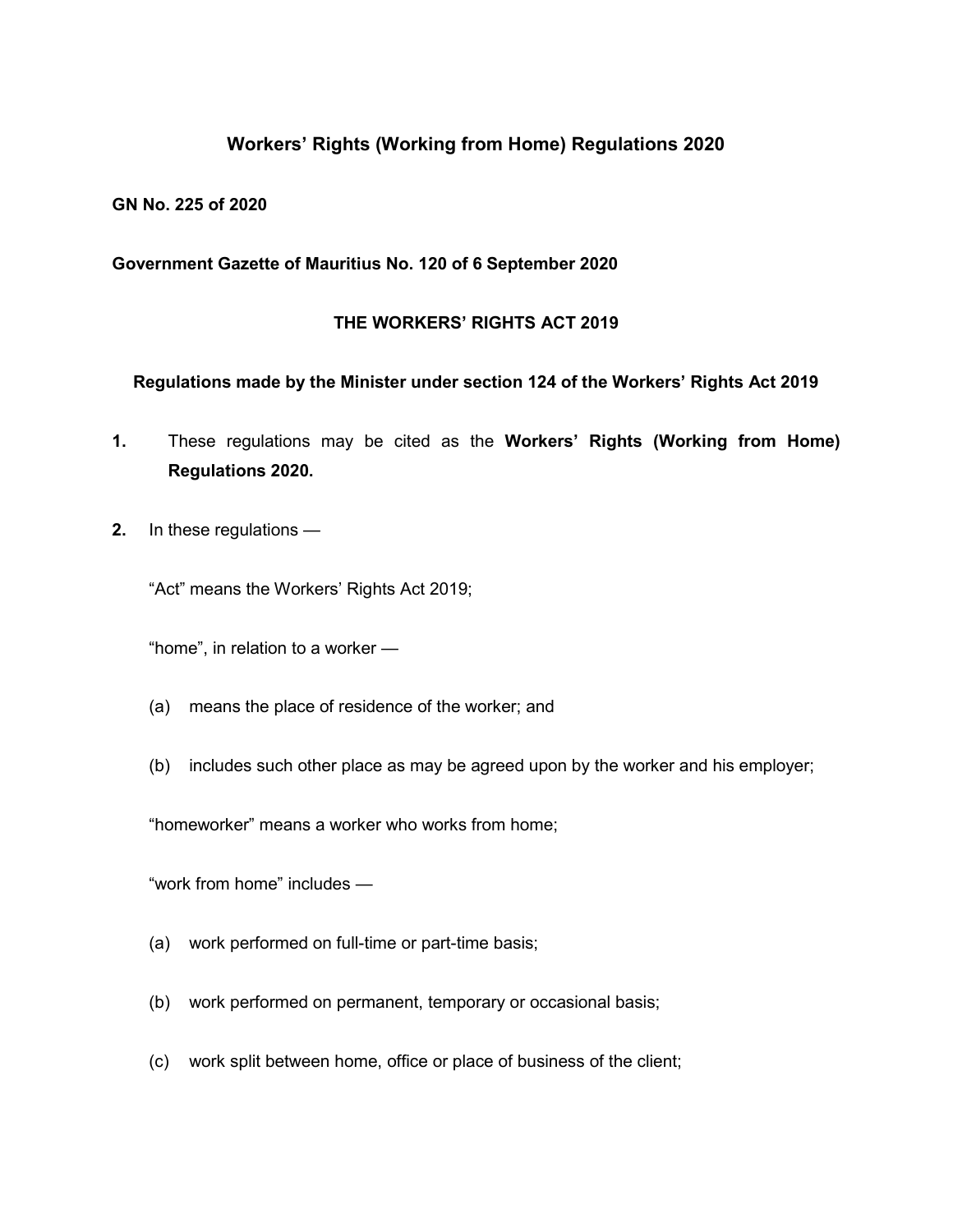- (d) work performed on an hourly rate, a weekly rate, a fortnightly rate, a monthly rate, piece rate or task basis;
- (e) work performed through
	- (i) teleworking;
	- (ii) online platform;
	- (iii) any other form or nature of work, whether performed through electronic device, IT system or not.
- **3.** Where a worker is in the employment of an employer
	- (a) the employer may require that worker to work from home provided a notice of at least 48 hours is given to the worker and the worker shall comply accordingly; or
	- (b) the worker may make a request to the employer to work from home and the employer may accede to the request.

**4.** (1) Where the worker is required to work from home or where his request to work from home is acceded to, under regulation 3, the worker shall inform his employer of the proposed place where work is to be performed.

(2) The employer shall, where appropriate, conduct a suitable and sufficient assessment at the proposed place of work to ensure that performance of work at the proposed place shall not entail any risk to the safety and health of the homeworker and membersof his family.

- **5.** Subject to regulation 6, where
	- (a) a worker is required to work from home; or
	- (b) an employer accedes to the request of a worker to work from home,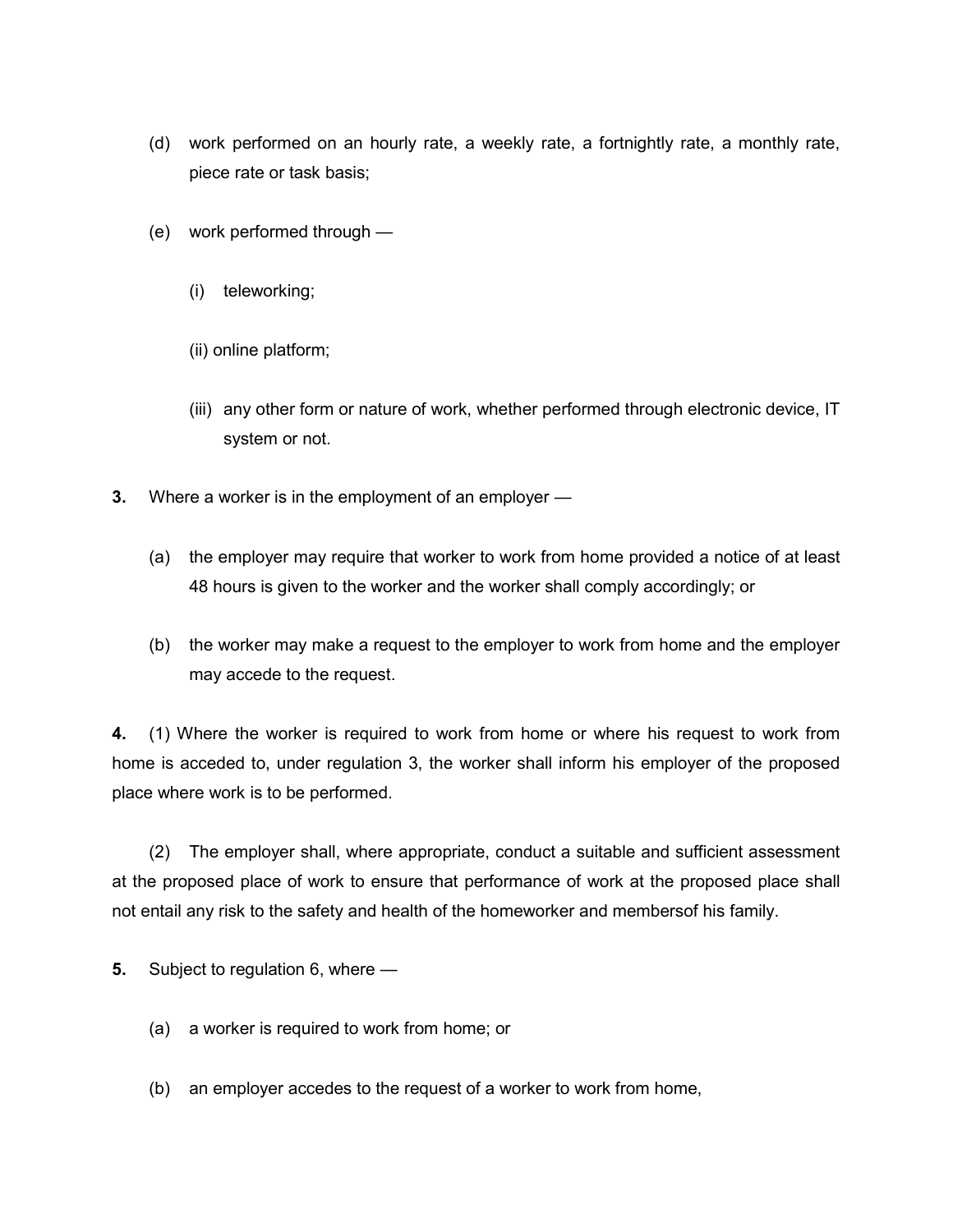the worker and the employer shall enter into a Working From Home Agreement in the form set out in the First Schedule.

**6.** Where a worker and an employer have entered into a Working From Home Agreement, the employer may, subject to the operational requirements of his business, require the worker to work at his initial place of work.

**7.** (1) A homeworker shall be governed by the terms and conditions of employment specified in the Second Schedule.

(2) For the avoidance of doubt, the general conditions of employment specified in the Act shall also apply to a homeworker.

**8.** Where an employer remunerates a worker in accordance with these regulations, he shall issue to that homeworker a payslip in the form set out in the Third Schedule.

**9.** Nothing in these regulations shall —

- (a) prevent an employer from
	- (i) remunerating a homeworker at a rate higher than that specified in the appropriate Remuneration Regulations or in the National Minimum Wage Regulations;
	- (ii) providing the homeworker with conditions of employment more favourable than those specified in the First Schedule;
- (b) authorise an employer to
	- (i) reduce the wages of a homeworker; or
	- (ii) subject to section 57 of the Employment Relations Act, alter the conditions of employment of a homeworker so as to make them less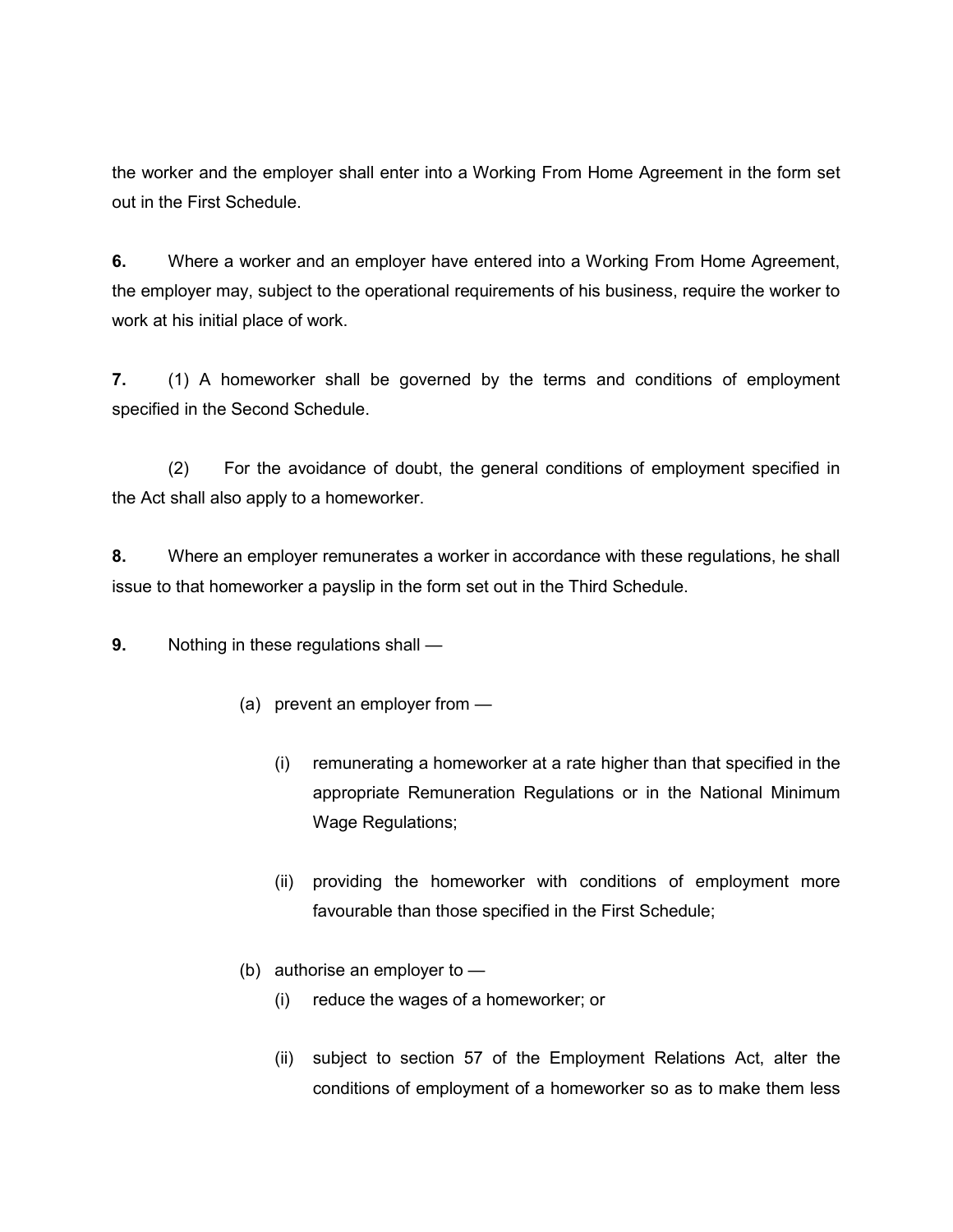# favourable.

**10.** Any agreement by a homeworker to relinquish his rights under these regulations shall be void.

**11.** These regulations shall be deemed to have come into operation on 1 September 2020.

Made by the Minister on 24 September 2020.

# **FIRST SCHEDULE**

[Regulation 5]

# **WORKING FROM HOME AGREEMENT**

| hereinafter referred as the homeworker a …………………………………………………… |
|---------------------------------------------------------------|
| hereinafter referred as the employer.                         |
|                                                               |
| <b>Details of homeworker</b>                                  |
|                                                               |

# **Duration of Agreement**

(1) Indeterminate period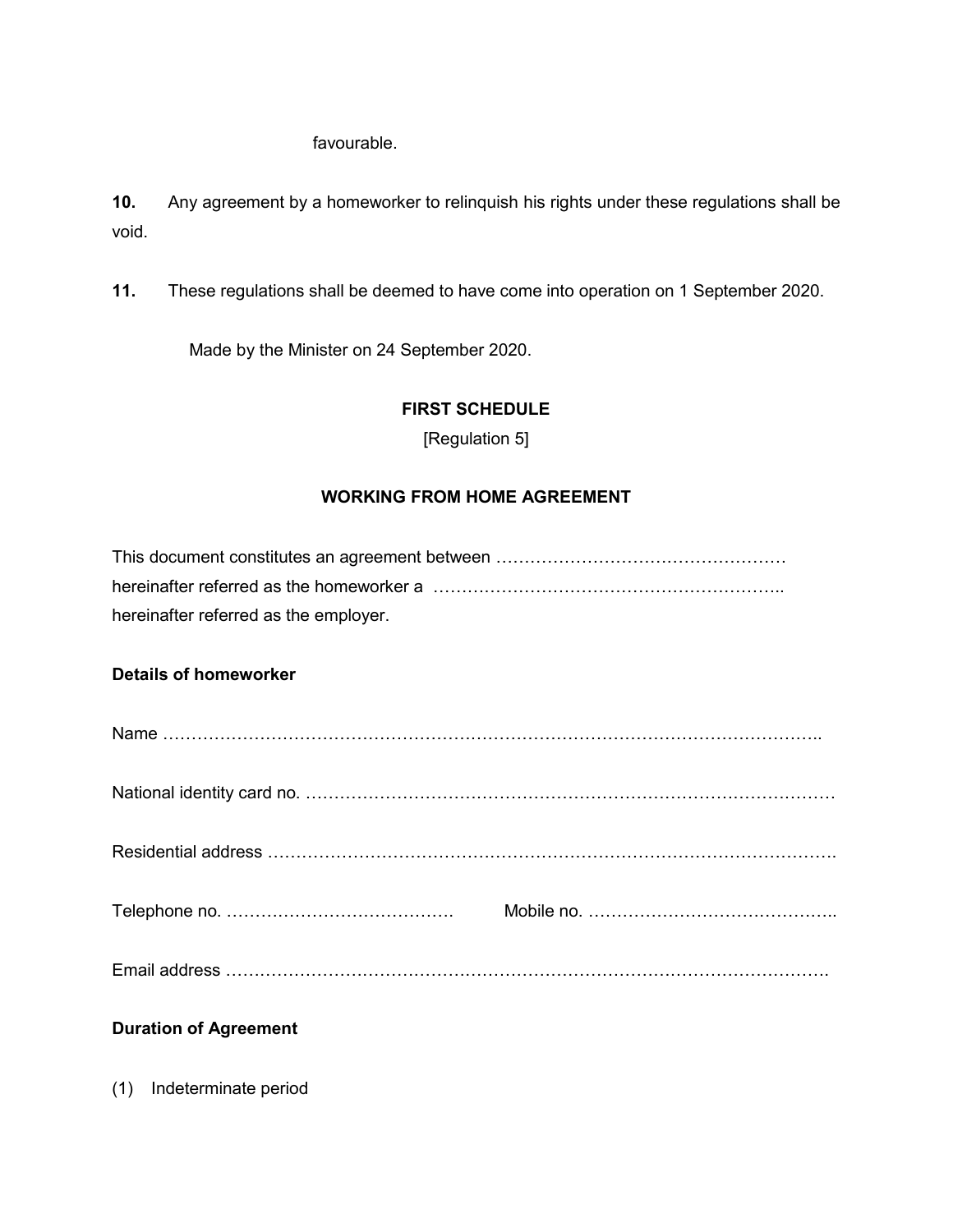| (2) | Determinate period |  |  |
|-----|--------------------|--|--|
|     |                    |  |  |
|     |                    |  |  |
|     |                    |  |  |
|     |                    |  |  |
|     |                    |  |  |
|     |                    |  |  |

# **Terms and conditions**

# **1. Hours of work**

(1) The hours of work of a homeworker shall be within the normal working hours of the business of the employer or within the time frame agreed between the homeworker and his employer.

Hours of work ……………………………………………………………………………………

(2) The homeworker agrees to maintain and update a record of the number of hours and days that he works from home.

# **2. Working tools and equipment**

(1) The following installations, working tools and equipment shall be provided by the employer —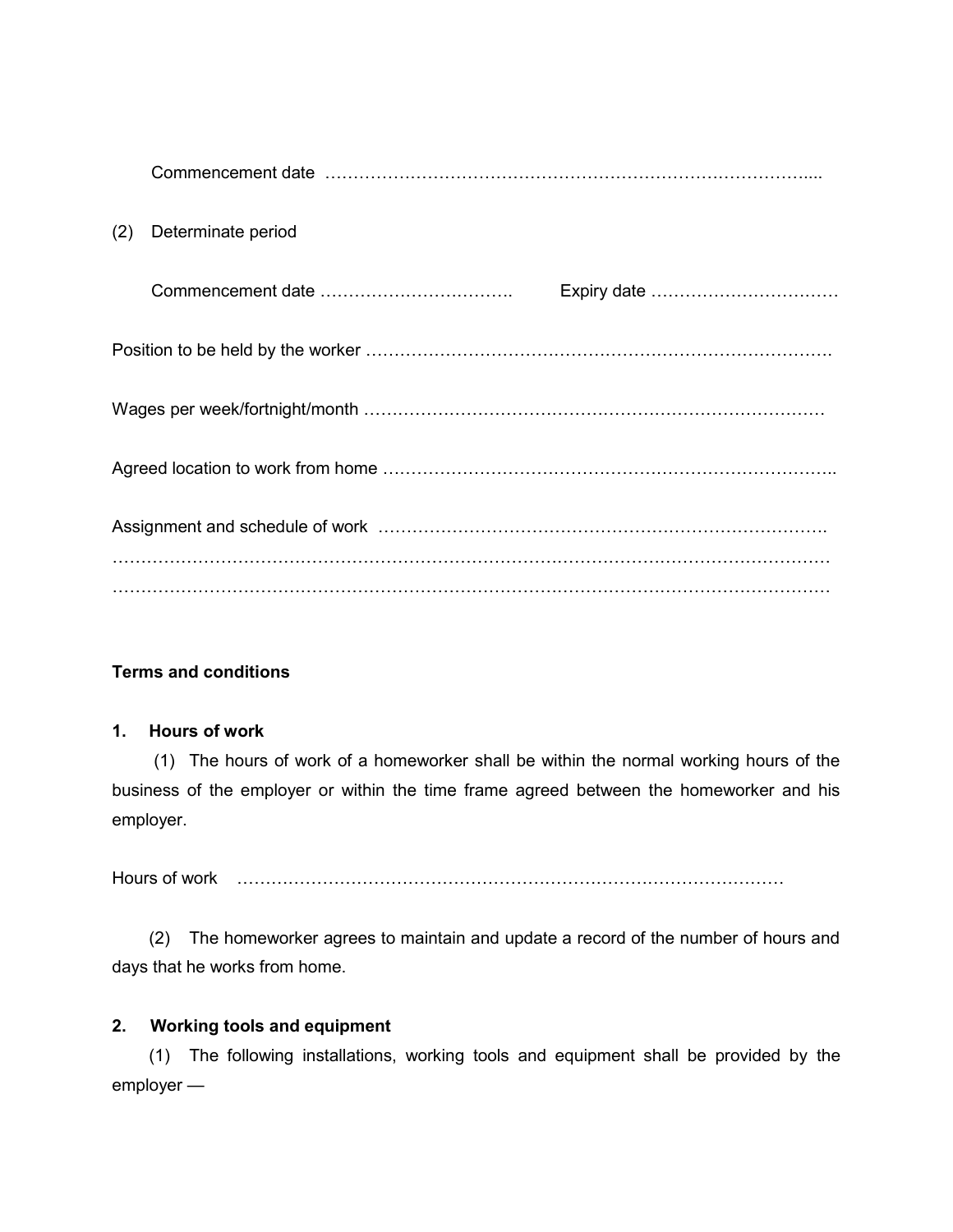| <b>SN</b> | <b>Quantity of item</b><br>provided | <b>Description of</b><br>item | Serial/identification<br>no. |
|-----------|-------------------------------------|-------------------------------|------------------------------|
|           |                                     |                               |                              |
|           |                                     |                               |                              |
|           |                                     |                               |                              |
|           |                                     |                               |                              |

(2) The working tools and equipment shall remain the property of the employer and shall be returned to the employer on request or on termination of the Working From Home Agreement.

(3) The homeworker shall use the working tools and equipment provided by the employer exclusively for official use.

(4) Where the homeworker is provided with any information technology (IT) equipment, he shall not install or download any software without the written approval of his employer.

(5) The homeworker shall take all reasonable precautions to maintain in good conditions all tools and equipment provided by his employer and any installation thereof

(6) The employer shall, as agreed, provide the homeworker work-related consumable materials.

# **3. Communication**

—

(1) The homeworker shall be available during such core working hours as may be agreed between the homeworker and his employer, for work-related communication, including receiving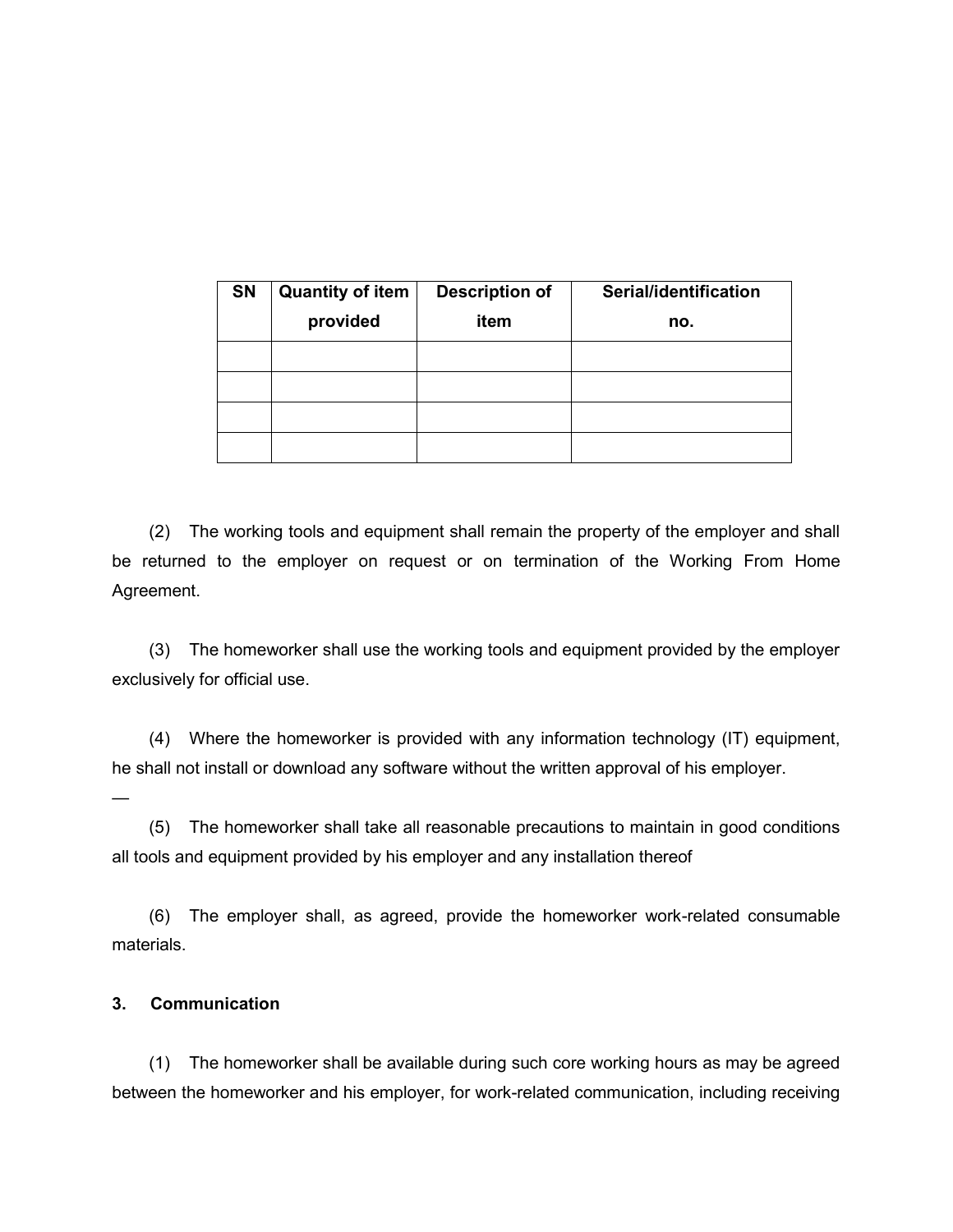instructions, collecting and returning assignments and for reporting.

(2) Any change to the agreed schedule of work shall be discussed and approved in writing by the homeworker and his employer.

#### **4. Performance**

The employer and the homeworker shall establish and implement an appropriate procedure to monitor and assess work progress.

#### **5. Confidentiality, data protection and intellectual property**

(1) The homeworker shall not, except with the consent of his employer, divulge or use any confidential information obtained in the course of his work for any purpose other than work.

(2) The homeworker shall abide by his employer's policy and the Data Protection Act 2017 in respect of security of confidential information including, but not limited to, technical data, trade data, trade secrets, know-how and confidential information relating to the businesses, finances, accounts, dealings, transactions, methods of operation, assets or affairs of the employer, obtained during the course of his employment.

(3) The homeworker shall comply with laws regarding the protection of intellectual property rights, including —

- (a) the Patent, Industrial Designs and Trademark Act;
- (b) the Protection against Unfair Practices (Industrial Property Rights) Act; and
- (c) the Copyright Act.

(4) Any product invention or discovery made in the course of the employment of the homeworker shall be deemed to be the property of the employer.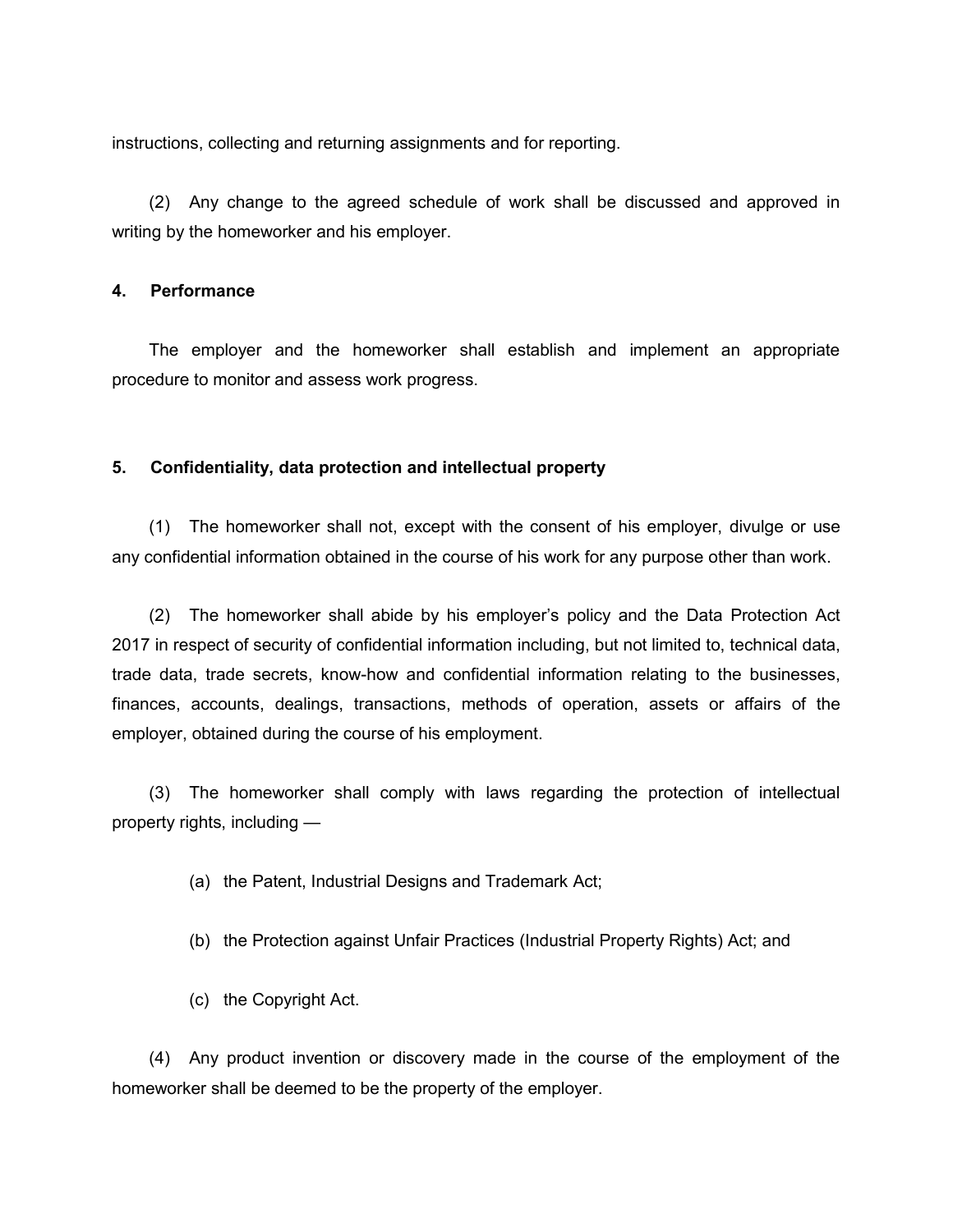### **6. Safety and health**

The homeworker and his employer shall comply with the Occupational Safety and Health Act.

### **7. Acceptance**

We have read and understood the terms and conditions specified in this contract and we accept these terms and conditions.

|                               | .                 | .                            |
|-------------------------------|-------------------|------------------------------|
| Name of employer              | Date              | Name of homeworker           |
| Signature of employer/        | .<br>Office stamp | .<br>Signature of homeworker |
| Representative<br>of employer |                   |                              |

# **SECOND SCHEDULE**

[Regulation 7]

# **1. Normal working hours**

(1) Subject to subparagraph (2), no employer shall, except with the written consent of a homeworker, require the worker to work for more than 45 hours in a week in respect of work which is to be performed from Monday to Saturday.

(2) The hours of work of a homeworker —

(a) shall not be less favourable than the hours of work prescribed in any Regulations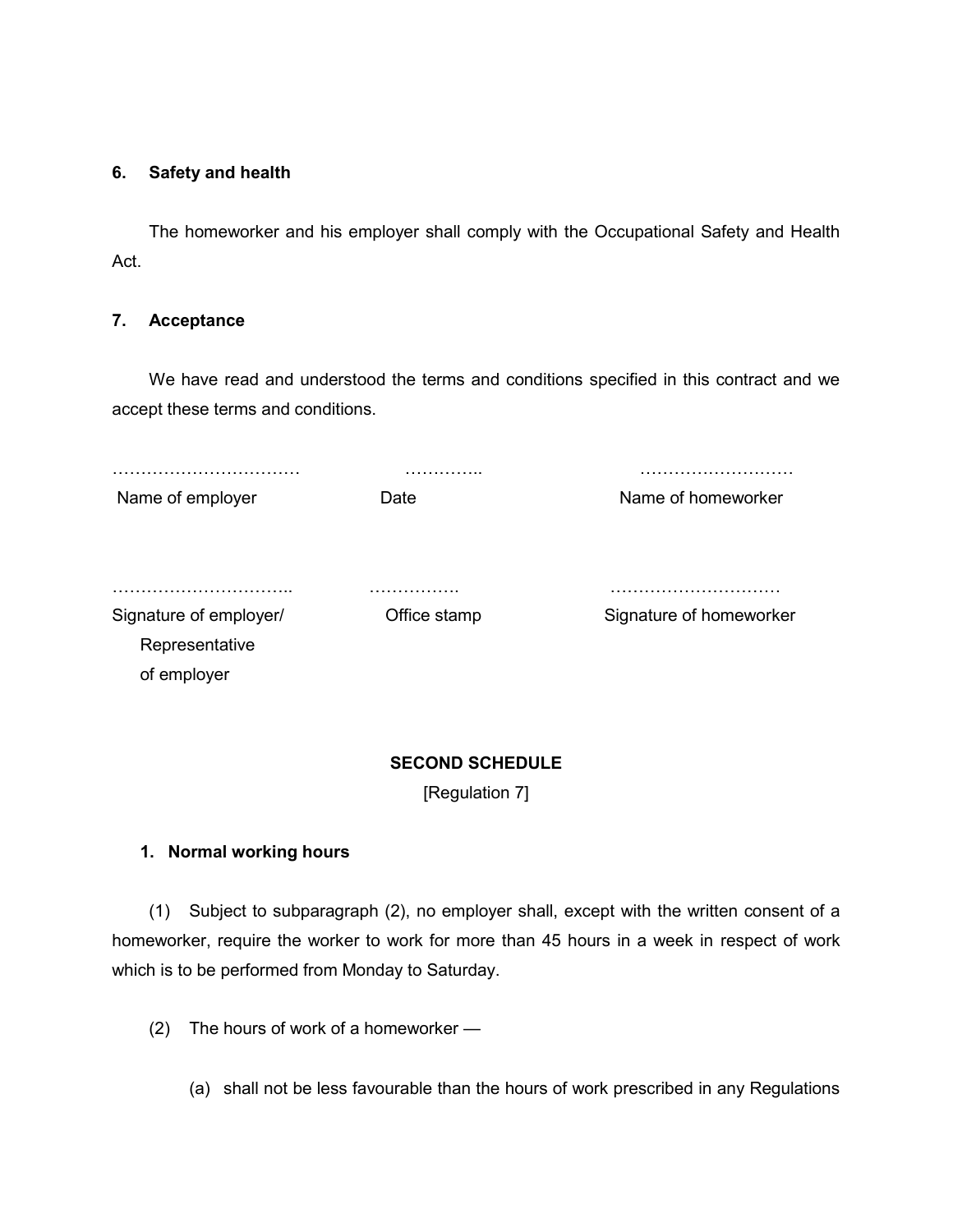or enactment or specified in an agreement, as the case may be, applicable to the trade or business in which the homeworker is in employment; or

- (b) shall, where the homeworker is required to work for lesser number of hours, be as agreed between the employer and the homeworker.
- (3) Where a homeworker is required to work on flextime
	- (a) the work allocated to him shall be performed and completed within a time frame to be agreed with his employer;
	- (b) the homeworker shall be available during the core hours of work to be agreed with his employer for work-related communication.
- (4) The hours of work of a homeworker shall include time spent
	- (a) to collect work and materials;
	- (b) to deliver completed work;
	- (c) waiting at home for working tools and equipment to be repaired or maintained;
	- (d) waiting at home for work to be delivered or otherwise assigned;
	- (e) waiting for instructions to be given over the phone or otherwise;
	- (f) in attending meetings with the employer or his clients for business-related purpose.

(5) A homeworker shall, after completion of his normal day's work, be entitled to a rest period of not less than 11 consecutive hours before resuming work.

(6) A homeworker shall, in every working day, be entitled to an in-work rest break of one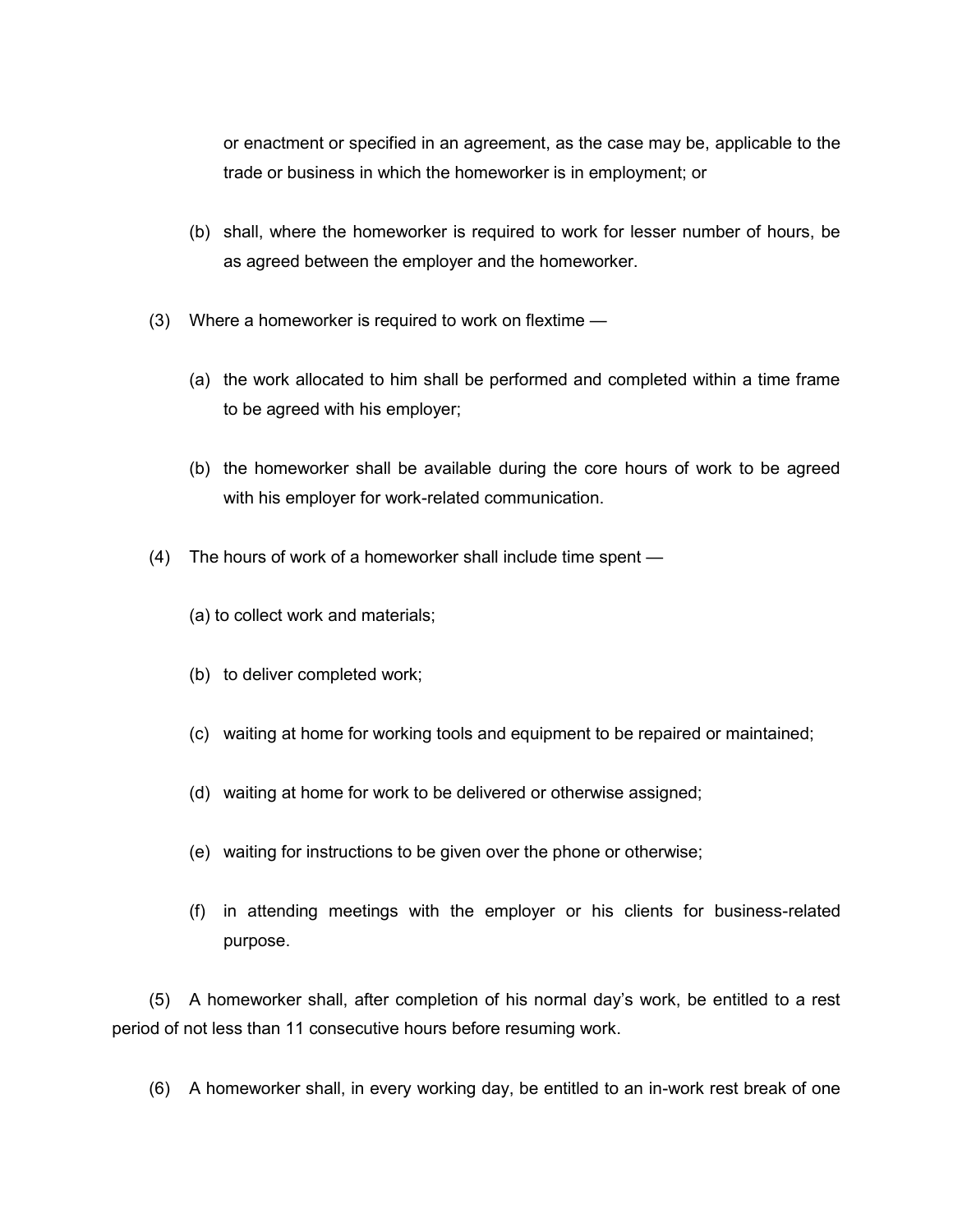hour without pay, to be taken at his discretion where he performs not less than 4 consecutive hours of work.

# **2. Payment of remuneration**

- (1) An employer shall pay a homeworker
	- (a) wages at a rate which shall not be less than the rate specified in any enactment or agreement, as the case may be, applicable to the trade or business in which he is employed;
	- (b) wages which shall not be less than that earned by a comparable worker who performs the same hours of work and the same or similar duties on the premises of his employer.
- (2) Where an employer requires a homeworker to work on piece rate or task basis
	- (a) the task allocated shall be mutually agreed between the homeworker and the employer;
	- (b) the homeworker shall be deemed to have performed a normal day's work if he completes the number of pieces or the task allotted to him before the end of his stipulated normal day's work.

# **3. Disturbance allowance for work performed during unsocial hours**

(1) (a) Where a homeworker performs, with his consent, work during unsocial hours, he shall, in addition to any payment due under any enactment, be paid a disturbance allowance equivalent to one time his hourly basic wage for every hour of work performed during the unsocial hours.

(b) In this paragraph—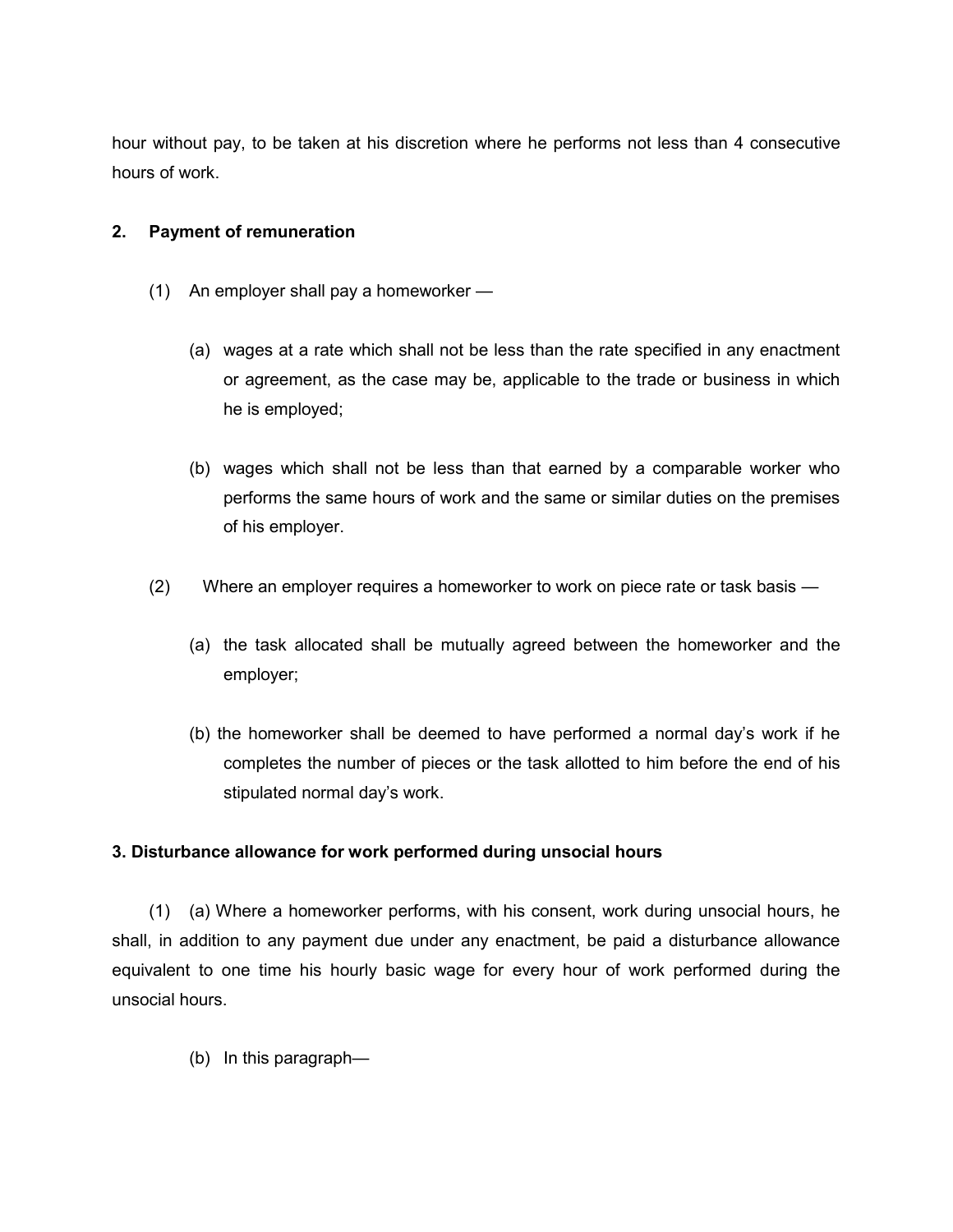"unsocial hours" —

- (a) means hours of work performed
	- (i) between 1 p.m. on a Saturday and 6 a.m. the ensuing Monday; and
	- (ii) between 10 p.m. on a weekday and 6 a.m. the ensuing day; but
- (b) does not include the working hours of a worker in the ICT-BPO sector whose working hours correspond to the working hours in the market country served.

# **4. Payment of work-related expenses**

- (1) Subject to subparagraph (2), an employer shall refund to a homeworker
	- (a) any costs incurred for the use of electricity, water, telecommunication or any other facility in connection with work performed at home;
	- (b) expenses incurred for the maintenance of tools and equipment provided to the homeworker for the performance of his work;
	- (c) the equivalent of the return bus fare for travelling
		- (i) to and from the employer's business premises;
		- (ii) to meet customers or any other persons in relation to his work; or
		- (iii) for such other purpose, in relation to his work, as may be agreed with his employer;
	- (d) such other expenses incurred as may be agreed between the homeworker and his employer; and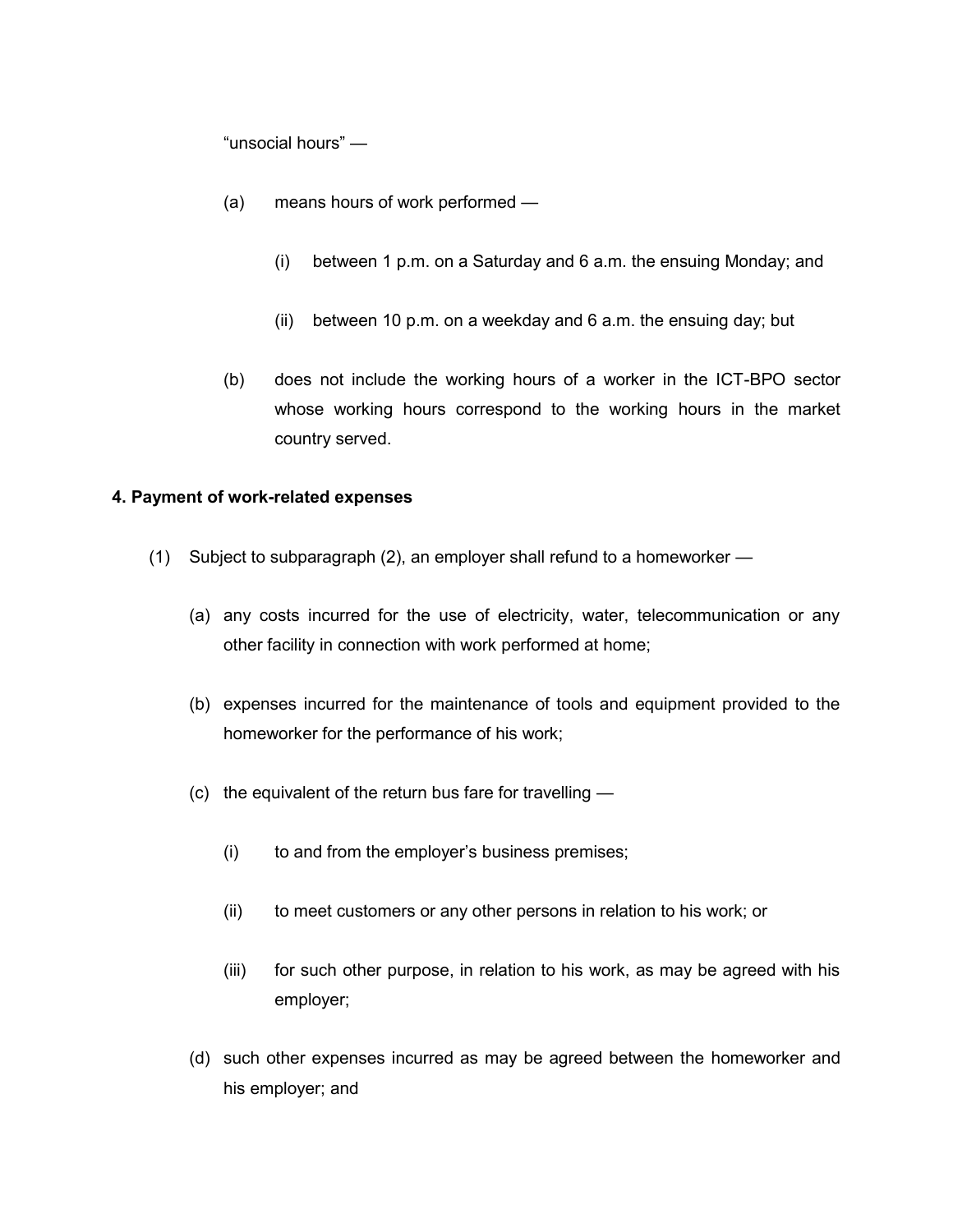(e) any other costs or expenses incurred in relation to his work.

(2) The employer and the worker shall agree on the amount to be refunded to the worker in respect of work-related expenses specified in subparagraph (1) and the refund shall be made on a monthly basis.

# **5. Access to place of work**

Where a worker works from home, his employer may, with the authorisation of the homeworker and subject to prior notice, have access to the place where work is performed, at a reasonable time agreed between the homeworker and his employer to —

- (a) install, repair and maintain or retrieve any working tools and equipment provided by the employer;
- (b) deliver working materials or collect finished products;
- (c) carry out any risk assessment with respect to safety and health, where appropriate; or
- (d) undertake such periodic safety and health inspections as may be required.

#### **6. Injury at work**

(1) Where a homeworker sustains any work-related injury out of and in the course of employment, he shall, as soon as reasonable and practicable, notify his employer of the injury.

(2) Subject to any other enactment, work-related injury sustained pursuant to subparagraph (1) shall be deemed to be injury at work.

# **THIRD SCHEDULE** [Regulation 8]